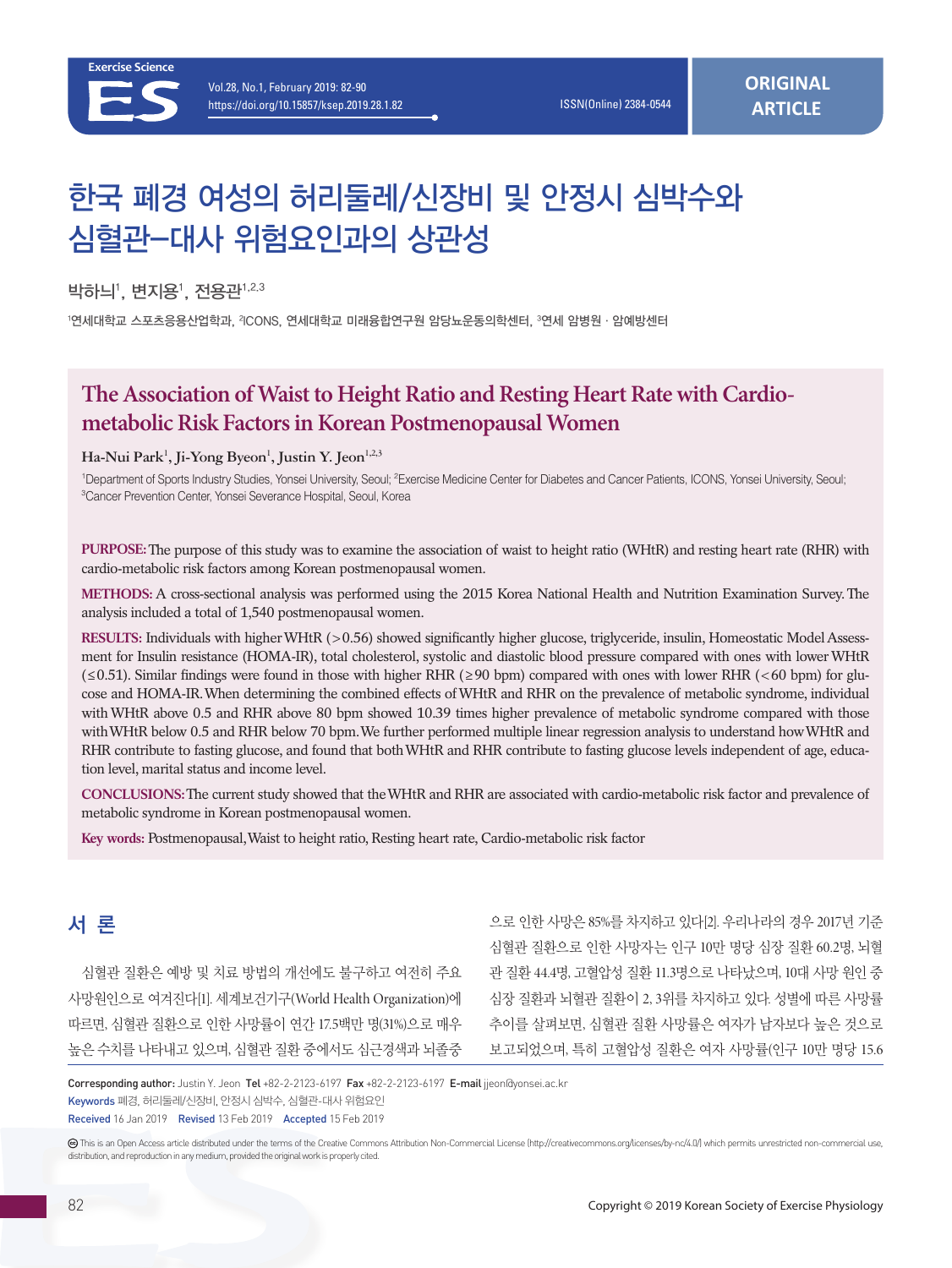# FS

로서 안정시 심박수의 연구가 최근 부각되고 있다. 안정시 심박수의 증 가가 심혈관 질환과 당뇨병의 유병률, 더 나아가 발병률과 관계가 있는 지에 대한 기전은 아직 명확하지는 않지만, 자율신경계의 불균형[19- 22], 심근 허혈증, 부정맥, 피로, 죽상 동맥 경화증과의 관계성[23], 또한 체력과의 관련성이 대두되고 있다. 최근에는 안정시 심박수와 사망과 의 관계를 규명한 메타 분석 연구[24]도 나오고 있어, 건강과 질환의 예 측요인으로서 안정시 심박수의 유용성이 더욱 대두되고 있다. 안정시 심박수와 심혈관 위험인자를 조사한 87개의 전향적 연구를 메타 분석 한 결과, 안정시 심박수가 10 beat/min이 증가할수록 관상 동맥성 질환 이 1.07배(95% CI: 1.00-1.18), 심부전은 1.18배(95% CI: 1.10-1.27), 그리고 심혈관 질환이 1.15배(95% CI: 1.11-1.18) 높은 것으로 나타났으며[24], 안 정시 심박수가 높아질수록 심혈관 질환의 위험요인이 증가하는 것으로 나타났다. 국내 성인 18,640명을 대상으로 안정시 심박수와 당뇨병, 고혈 압, 대사증후군과의 관계를 분석한 Yang et al. [25]의 연구에서, 안정시 심박수가 60 beat/min 미만인 그룹보다 90 beat/min 이상 그룹의 당뇨병 유병률이 남자에서 3.85배(95% CI: 2.14-6.90), 여자에서 3.34배(95% CI: 1.83-6.10), 대사증후군 3.55배(95% CI: 2.19-5.74), 2.15배(95% CI: 1.37-3.35) 로 각각 높게 나타났다. Park et al. [26]의 연구에서도 안정시 심박수가 대사증후군 유병률에 미치는 변인들(나이, 성별, 체중, 신체활동량)을 보정하여 분석한 결과, 안정시 심박수가 60 beat/min 미만인 그룹보다 가장 높은 그룹 90 beat/min 이상에서 대사증후군의 유병률 odds ratio 가 2.34배(95% CI: 1.23-4.47)인 것으로 나타났다.

여성의 폐경기는 생리학적으로 신경 내분비 변화가 진행되는 시기 다. 폐경 후 에스트로겐의 감소는 여성의 비만과 심혈관 질환을 높이 고[27], 내장 지방과 함께 복부비만을 증가시킨다[28]. 허리둘레/신장비 는 폐경 후 여성을 위한 복부비만 관리 지표와 심혈관 질환 및 대사 질 환의 위험을 예측하는 평가 지표로 간단하게 활용해 볼 수 있다. 하지 만, 최근까지의 국내 선행 연구에서는 심혈관 질환 위험인자의 예측인 자로써 허리둘레/신장비의 유용성[29]과 상관성[30]을 규명한 횡단 연 구가 대부분이어서 국내 폐경 여성을 대상으로 허리둘레/신장비 및 안 정시 심박수에 따른 심혈관-대사 위험요인과의 관계를 설명하기에 한 계를 가진다. 또한 이 지표가 폐경 여성에게도 예측할 수 있는 척도인 지 확인해 볼 필요가 있다. 따라서 본 연구의 목적은 국민건강영양조 사 데이터를 이용하여 폐경 여성의 허리둘레/신장비 및 안정시 심박수 와 심혈관-대사 위험요인과의 어떠한 관계를 가지고 있는지를 규명하 는 데 목적이 있다.

# 연구 방법

#### 1. 연구 대상

본 연구는 2015년 시행된 국민건강영양조사(Korea National Health

명)이 남자(인구 10만 명당 6.9명)보다 더 높은 것으로 나타났다[3].

심혈관 질환의 발병 원인으로는 유전, 나이, 비만, 알코올 섭취, 신체 활동 부족 그리고 폐경 등이 있다[4,5]. 특히 폐경은 에스트로겐 감소 와 함께 심혈관 질환의 발생률을 높이는 데 밀접한 관련이 있다[4]. Knopp et al. [6]의 연구에 따르면, 폐경 전 여성은 관상동맥 질환의 위 험도가 낮지만, 폐경 후에는 저밀도 콜레스테롤(LDL-C)과 같은 지질 증가로 심혈관 질환의 유병률을 높이는 것으로 나타났다. 또한 대규모 코호트 연구에서도 24년 동안 2,873명을 follow-up한 결과, 폐경 전 그 룹보다 폐경기 그룹에서 심근경색, 관상동맥과 같은 질환이 40% 이상 많은 것으로 나타났으며, 2배 이상의 위험률을 가진다고 보고하였다 [4]. 심혈관 질환의 독립적인 위험요인으로 폐경 유무와 조기 폐경을 분석한 메타 연구에서는, 폐경기 전(premenopausal)과 비교하여 폐경 기 후(postmenopausal)에는 심혈관 질환에 대한 상대위험도가 1.36배 (95% CI: 1.15-1.60)로 나타났고, 양측 난소 절제술 실시 후에도 심혈관 질환의 상대 위험도는 2.62배(95% CI: 2.05-3.35)인 것으로 나타났다[7].

체질량 지수(body mass index)는 비만과 심혈관 발생률을 예측하는 데 보편적으로 사용되어 왔으나 최근에는 허리둘레/신장비(waist to height ratio, WHtR)에 대한 관심이 대두되고 있다. 비만 평가를 위한 선별 척도로 사용되었던 체질량 지수가 심혈관 위험인자를 예측한다 는 많은 선행연구가 있으나[7,8], 단면 연구 및 전향적 코호트 연구에서 허리둘레[9], 허리둘레/엉덩이둘레비(waist circumference/hip ratio, WHR)[10], 허리둘레/신장비, 신체질량지수(body adiposity index, BAI) 와 같은 복부비만 정도를 예측할 수 있는 지표들이 체질량 지수보다 심혈관 질환 발생률과 연관성이 더 높은 것으로 보고되었다[11]. 또한 최근에는 대사 질환과 심혈관 질환을 예측하는 데 있어 체질량 지수 보다 복부내장지방의 연관성이 높다고 보고하고 있다[12,13]. 복부비만 도를 예측하기 위한 허리둘레 측정은 성별, 인종별 그리고 나라별로 차이가 있고, 서양인보다 신장이 작은 동양인에게서 복부내장지방의 비율이 높게 나타나는 경향이 있어 체질량 지수가 낮더라도 심혈관 질 환의 위험도가 높아질 가능성이 큰 것으로 나타났다[14]. 이러한 제한 점을 보완하기 위해 허리둘레를 신장으로 보정하여 사용하고 있으며, 이는 심혈관 질환 및 대사증후군을 잘 예측할 수 있다고 보고되었다 [15-18]. 성인의 심혈관 질환 위험 요인을 예측하기 위하여 허리둘레/신 장비, 허리둘레와 체질량지수를 비교한 Ashwell et al. [16]의 메타분석 연구에 따르면, 남녀 모두에서 심혈관 질환 위험요인(*p*< .005)에 대해 허리둘레/신장비가 체질량지수보다 유의하게 판별력(discriminatory power)이 높은 것으로 나타났다[16]. 그뿐만 아니라 허리둘레/신장비가 대사증후군의 발생[17] 그리고 심혈관-대사 및 당뇨병 위험요인[18]에 서 각각 높은 상관관계가 있는 것으로 나타나 심혈관 질환 및 대사증 후군을 예측하는 데 유용한 방법임을 알 수 있다.

한편, 심혈관 질환으로 인한 사망률과 이환율의 독립적인 예측인자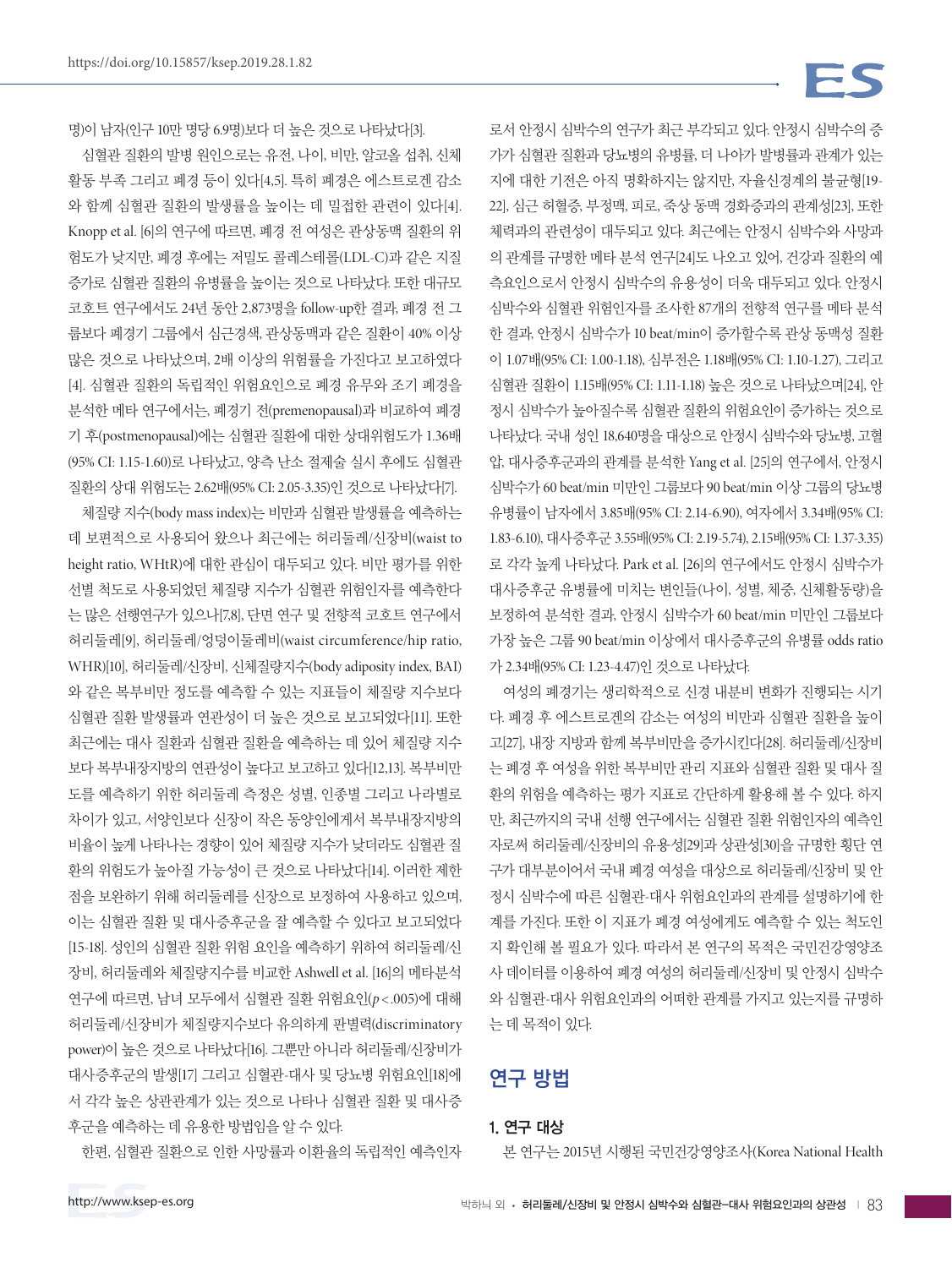and Nutrition Examination Survey, KNHANES)를 이용하여 자료[31] 를 분석하였다. 전국 단위로 표본 추출한 7,380명 중에서 분석에 포함 된 대상자는 1) 국내 만 45세 이상 성인, 2) 폐경 여성, 3) 허리둘레와 혈 압 그리고 안정시 심박수를 측정한 대상자, 4) 심혈관 위험요인 및 대 사 질환과 관련된 4가지 설문 문항에 모두 응답한 1,540 (26.4%)명이 선 정되었다. 연구 대상자의 평균연령은 62.51±0.26이며, 본 연구의 대상 자 특성은 Table 1과 같다.

### 2. 측정 변인

본 연구는 허리둘레/신장비와 심혈관-대사 위험요인과의 관계를 분 석하기 위해 단면 연구(Cross-sectional study)를 실시하였으며, 다음과 같이 주요 변인과 통제 변인을 정의하여 분석하였다.

### 1) 폐경 여성

폐경 여성 기준은 국민건강영양조사 자료 중에 폐경 여부에 "예" 라 고 응답했거나 의사 진단을 받은 경우에 폐경 여성으로 정의하여 분 석하였다.

#### 2) 허리둘레/신장비

허리둘레/신장비는 국민건강영양조사 자료에 나오는 허리둘레와 신 장 자료를 활용하여 허리둘레(cm)/신장(cm)으로 계산하였다.

#### 3) 심혈관-대사 위험요인

#### (1) 안정시 심박수

안정시 심박수는 국민건강영양조사 자료의 15초 맥박과 60초의 맥 박 자료를 활용하였으며, 같은 단위로 분석을 통일하기 위해 15초 맥박 을 60초로 계산하여 분석하였다.

#### (2) 대사증후군 기준

대사증후군 진단기준은 2002 National Cholesterol Education Program (NCEP ATP III) [32]을 바탕으로 혈당 장애(100 mg/dL 이상), 낮은 고밀도 고콜레스테롤혈증 남자(40 mg/dL 미만), 여자(50 mg/dL 미만), 높은 혈압(130/85 mmHg 초과), 고중성지방혈증(150 mg/dL 이상)과 복 부비만 기준은 대한비만학회[33]의 허리둘레 남자(90 cm 이상), 여자(85 cm 이상)의 기준을 참조하여 5개의 요인 중에서 3개 이상 포함되는 경 우로 정의하였다.

#### **Table 1.** Characteristics of study subjects

|                                        | Total ( $n = 1,540$ ) | WHtR $\leq$ 0.51<br>$(n=512)$ | WHtR 0.52-0.56<br>$(n=511)$ | WHtR $> 0.56$<br>$(n=513)$       | р      |
|----------------------------------------|-----------------------|-------------------------------|-----------------------------|----------------------------------|--------|
| Age (yr)                               | $62.51 \pm 0.26$      | $58.92 \pm 0.38$              | $62.35 \pm 0.43*$           | $66.26 \pm 0.50$ */*             | < .001 |
| Anthropometric measure                 |                       |                               |                             |                                  |        |
| Height (cm)                            | $154.40 \pm 0.17$     | $155.69 \pm 0.29$             | $154.35 \pm 0.25*$          | $153.17 \pm 0.32$ **             | < .001 |
| Weight (kg)                            | $58.22 \pm 0.21$      | $51.31 \pm 0.32$              | $58.46 \pm 0.32*$           | $64.87 \pm 0.49$ */*             | < .001 |
| BMI ( $kg/m2$ )                        | $24.42 \pm 0.07$      | $21.15 \pm 0.10$              | $24.47 \pm 0.93*$           | $27.63 \pm 0.16$ *,#             | < .001 |
| $WC$ (cm)                              | $83.02 \pm 0.15$      | $73.62 \pm 0.24$              | $82.91 \pm 0.20*$           | $92.54 \pm 0.37$ */*             | < .001 |
| Lifestyle factors                      |                       |                               |                             |                                  |        |
| Alcohol consumption, n (%)             | 1,406 (100)           | 480 (34.1)                    | 478 (34)                    | 448 (31.9)                       | .26    |
| Smoker, n (%)                          | 1,402 (100)           | 480 (34.3)                    | 477 (34.3)                  | 445 (31.5)                       | .24    |
| Cardio-metabolic variable              |                       |                               |                             |                                  |        |
| Fasting glucose (mg/dL)                | $104.11 \pm 0.86$     | $98.68 \pm 1.14$              | $104.15 \pm 1.45*$          | $109.48 \pm 1.75$ * <sup>*</sup> | < .001 |
| Triglyceride (mg/dL)                   | $132.82 \pm 2.61$     | $103.75 \pm 3.15$             | $137.70 \pm 4.50*$          | $157.01 \pm 5.65$ **             | < .001 |
| Insulin (mg/dL)                        | $8.88 \pm 7.89$       | $6.21 \pm 3.73$               | $8.37 \pm 6.08$             | $12.19 \pm 10.95$ */*            | < .001 |
| <b>HOMA-IR</b>                         | $2.49 \pm 3.54$       | $1.54 \pm 1.07$               | $2.31 \pm 2.70$             | $3.67 \pm 5.23$                  | < .001 |
| Total cholesterol (mg/dL)              | $199.86 \pm 1.15$     | $199.38 \pm 1.98$             | $199.39 \pm 2.13$           | $200.81 \pm 2.00$                | .83    |
| HDL-C (mg/dL)                          | $52.08 \pm 0.44$      | $56.23 \pm 0.72$              | $51.06 \pm 0.69*$           | $48.95 \pm 0.72$ * <sup>*</sup>  | < .001 |
| LDL-C (mg/dL)                          | $120.37 \pm 1.04$     | $118.05 \pm 1.64$             | $120.98 \pm 1.83$           | $122.09 \pm 1.88$                | .27    |
| SBP (mmHq)                             | $124.16 \pm 0.47$     | $119.91 \pm 0.83$             | $124.70 \pm 0.90*$          | $127.89 \pm 0.91$ **             | < .001 |
| DBP (mmHg)                             | $74.90 \pm 0.28$      | $73.00 \pm 0.53$              | $75.04 \pm 0.52*$           | $76.65 \pm 0.45$ */*             | < .001 |
| RHR (bpm)                              | $68.43 \pm 0.32$      | $68.23 \pm 0.48$              | $68.51 \pm 0.49$            | $68.54 \pm 0.56$                 | .89    |
| Number of metabolic syndrome component | $2.05 \pm 1.35$       | $1.15 \pm 1.01$               | $1.99 \pm 1.17*$            | $3.07 \pm 1.09$ */*              | < .001 |

Mean±standard error. Bold: *p*<.05. Adjusted for age.

Cardio-metabolic variable, Cardiovascular disease risk factors; HDL-C, High density lipoprotein-cholesterol; LDL-C, Low density lipoprotein-cholesterol; SBP, Systolic blood pressure; DBP, Diastolic blood pressure; RHR, Resting heart rate.

\*Significantly different from WHtR ≤0.51; # Significantly different from WHtR 0.52-0.56.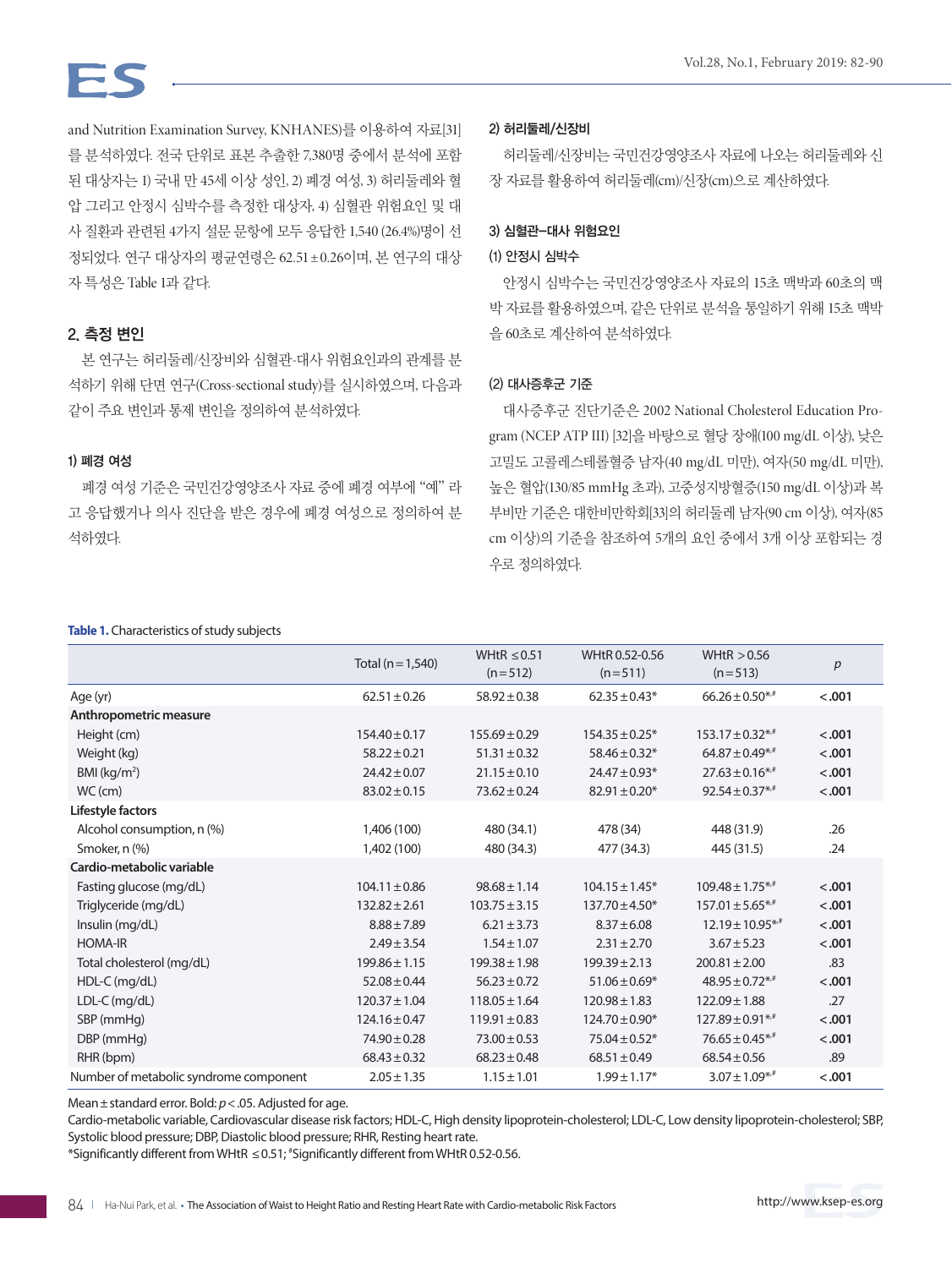#### (3) HOMA-IR

Homeostatic Model Assessment for Insulin resistance (HOMA-IR)는 공복 인슐린과 혈장 공복혈당 농도를 측정하여 인슐린 저항성을 평가 하는 방법이다. HOMA-IR =[공복혈당(mg/dL)]×공복 인슐린 농도 (µIU/mL)]/405 공식을 이용하여 산출하였다[34].

#### 3. 자료처리방법

본 연구의 국민건강영양조사 원시 자료(2015)는 전수 조사가 아니라 표본 조사 자료이기 때문에 대표성 및 추정의 정확성을 위해 복합 표 본을 이용하여 자료를 분석하였다. 대상자들의 일반적 특성을 파악하 기 위해 빈도 분석과 기술 통계를 실시하였다. 허리둘레/신장비에 따른 심혈관-대사 위험요인의 비교를 위하여 빈도 분석을 이용하여 삼분위 수(tertile)로 나누어 복합표본에서 선형(analysis of linear) 방법을 사용 하였고, 사후 검정은 bonfferoni를 이용하여 그룹 간 차이를 검증하였 다. 안정시 심박수에 따른 심혈관-대사 위험요인과 허리둘레/신장비 및 안정시 심박수에 따른 심혈관-대사 위험요인의 차이를 검증하기 위하 여 안정시 심박수는 10 beat/min으로 분류하여 5그룹으로 나누어 동 일한 통계 방법을 실시하였으며, 허리둘레/신장비 및 안정시 심박수에 따른 심혈관-대사 위험요인의 차이를 알아보기 위하여 선행연구의 기 준에 따라 허리둘레/신장비를 0.5 이상인 그룹과 0.5 미만인 그룹으로

#### **Table 2.** Cardio-metabolic risk factors according to resting heart rate

분류하고[34], 안정시 심박수는 70 beat/min 미만인 그룹과 80 beat/ min 이상인 그룹으로 나누어 동일한 통계 방법으로 분석하였다. 폐경 여성의 허리둘레/신장비 및 안정시 심박수에 따른 대사증후군 유무를 알아보고자 로지스틱 회귀분석을 실시하였고, 심혈관 위험요인과 관 련이 있는 나이, 흡연, 음주, 수입, 걷기 수준, 그리고 고혈압 등의 혼란 변수들을 단계적으로 통제하여 분석을 실시하였다. 또한 다중회귀분 석(multiple regression analysis)을 이용하여 추정식의 정확도를 알아보 기 위해 다중상관관계수(R, R2 ), B값, *p*값, 추정의 표준 오차(S.E.), 다중 공선성(T, VIF)을 산출하였다. 본 연구에서는 모든 통계적 유의 수준 을 *p*< .05로 설정하였다.

# 연구 결과

#### 1. 허리둘레/신장비에 따른 심혈관-대사 위험요인

허리둘레/신장비에 따른 심혈관-대사 위험 요인들의 차이를 분석한 결과는 Table 1과 같다. . 허리둘레/신장비를 삼분위수(tertile)로 나누어 심혈관-대사 위험요인을 비교한 결과, 그룹 간 연령의 유의한 차이가 관 찰되어 연령을 제외한 모든 변수는 연령을 통제하고 분석하였다. 허리둘 레/신장비가 가장 낮은 그룹(≤ 0.51)에 비하여 허리둘레/신장비가 높은 그룹(> 0.56)에서 체중, 체질량 지수, 허리둘레, 공복시 혈당, 중성지방, 인

|                                           | $RHR < 60$ bpm<br>$(n=112)$ | $60 \leq$ RHR $<$ 70 bpm<br>$(n=811)$ | $70 \leq RHR < 80$ bpm<br>$(n=384)$ | $80 \leq RHR < 90$ bpm<br>$(n=207)$ | $RHR \geq 90$ bpm<br>$(n=25)$ | p      |
|-------------------------------------------|-----------------------------|---------------------------------------|-------------------------------------|-------------------------------------|-------------------------------|--------|
| Age (yr)                                  | $66.62 \pm 1.83$            | $62.53 \pm 0.37$                      | $63.25 \pm 0.62$                    | $66.21 \pm 0.83$                    | $66.31 \pm 2.42$              | .001   |
| Anthropometric measure                    |                             |                                       |                                     |                                     |                               |        |
| Height (cm)                               | $154.99 \pm 0.61$           | $154.33 \pm 0.33$                     | $153.48 \pm 0.32$                   | $153.58 \pm 0.52$                   | $153.56 \pm 1.31$             | .16    |
| Weight (kg)                               | $59.36 \pm 0.95$            | $57.25 \pm 0.32$                      | $57.71 \pm 0.59$                    | $57.31 \pm 0.67$                    | $57.80 \pm 2.21$              | .34    |
| BMI ( $kg/m2$ )                           | $24.71 \pm 0.35$            | $24.03 \pm 0.13$                      | $24.48 \pm 0.22$                    | $24.29 \pm 0.24$                    | $24.47 \pm 0.80$              | .30    |
| $WC$ (cm)                                 | $84.26 \pm 0.96$            | $82.20 \pm 0.38$                      | $82.98 \pm 0.60$                    | $82.83 \pm 0.69$                    | $84.94 \pm 2.50$              | .29    |
| Cardio-metabolic variable                 |                             |                                       |                                     |                                     |                               |        |
| Fasting glucose (mg/dL)                   | $96.57 \pm 1.23$            | $102.11 \pm 1.05*$                    | $105.62 \pm 1.79$ */*               | $109.96 \pm 2.35$ ** <sup>*</sup>   | $127.81 \pm 7.13^{*,\#,+,\S}$ | < .001 |
| Triglyceride (mg/dL)                      | $121.61 \pm 6.49$           | $127.79 \pm 3.12$                     | $139.06 \pm 4.97$                   | $131.64 \pm 6.40$                   | $178.02 \pm 24.98$            | .04    |
| Insulin (mg/dL)                           | $7.41 \pm 0.51$             | $8.13 \pm 0.30$                       | $9.87 \pm 0.66*$                    | $9.83 \pm 0.57$ **,*                | $21.36 \pm 6.34*$             | .002   |
| <b>HOMA-IR</b>                            | $1.98 \pm 1.44$             | $2.20 \pm 2.82$                       | $2.71 \pm 3.46$                     | $3.20 \pm 5.75^*$                   | $5.72 \pm 6.56$ *,#,+,§       | < .001 |
| Total cholesterol (mg/dL)                 | $196.91 \pm 3.91$           | $199.65 \pm 1.51$                     | $199.33 \pm 2.51$                   | $201.46 \pm 3.36$                   | $185.75 \pm 9.66$             | .73    |
| HDL-C (mg/dL)                             | $52.13 \pm 1.61$            | $53.21 \pm 0.65$                      | $50.35 \pm 0.73$ <sup>#</sup>       | $51.44 \pm 1.10$                    | $46.59 \pm 1.39^*$            | .002   |
| LDL-C (mg/dL)                             | $118.44 \pm 3.03$           | $119.42 \pm 1.33$                     | $120.78 \pm 2.30$                   | $123.06 \pm 2.76$                   | $109.03 \pm 8.35$             | .61    |
| SBP (mmHg)                                | $126.85 \pm 1.63$           | $124.36 \pm 0.70$                     | $124.65 \pm 1.11$                   | $124.48 \pm 1.15$                   | $124.65 \pm 2.99$             | .8     |
| DBP (mmHg)                                | $71.77 \pm 1.16$            | $74.27 \pm 0.39$                      | $74.65 \pm 0.58$                    | $76.03 \pm 0.72$                    | $74.16 \pm 1.50$              | .05    |
| RHR (bpm)                                 | $52.29 \pm 0.49$            | $63.99 \pm 0.13*$                     | $73.38 \pm 0.11$ * <sup>*</sup>     | $82.82 \pm 0.26$ *,#,+              | $96.10 \pm 1.63$ *,#,+,§      | < .001 |
| Number of metabolic<br>syndrome component | $2.21 \pm 1.31$             | $1.93 \pm 1.35$                       | $2.11 \pm 1.35$                     | $2.28 \pm 1.30^*$                   | $2.38 \pm 1.36$               | .008   |

Mean±standard error. Bold: *p*<.05. Adjusted for age.

BPM, beat per minutes; Cardio-metabolic variable, Cardiovascular disease risk factors; HDL-C, High density lipoprotein-cholesterol; LDL-C, Low density lipoprotein-cholesterol; SBP, Systolic blood pressure; DBP, Diastolic blood pressure; RHR, Resting heart rate.

\*Significantly different from RHR<60; # Significantly different from 60≤RHR<70; + Significantly different from 70≤RHR<80; § Significantly different from 80 ≤RHR<90.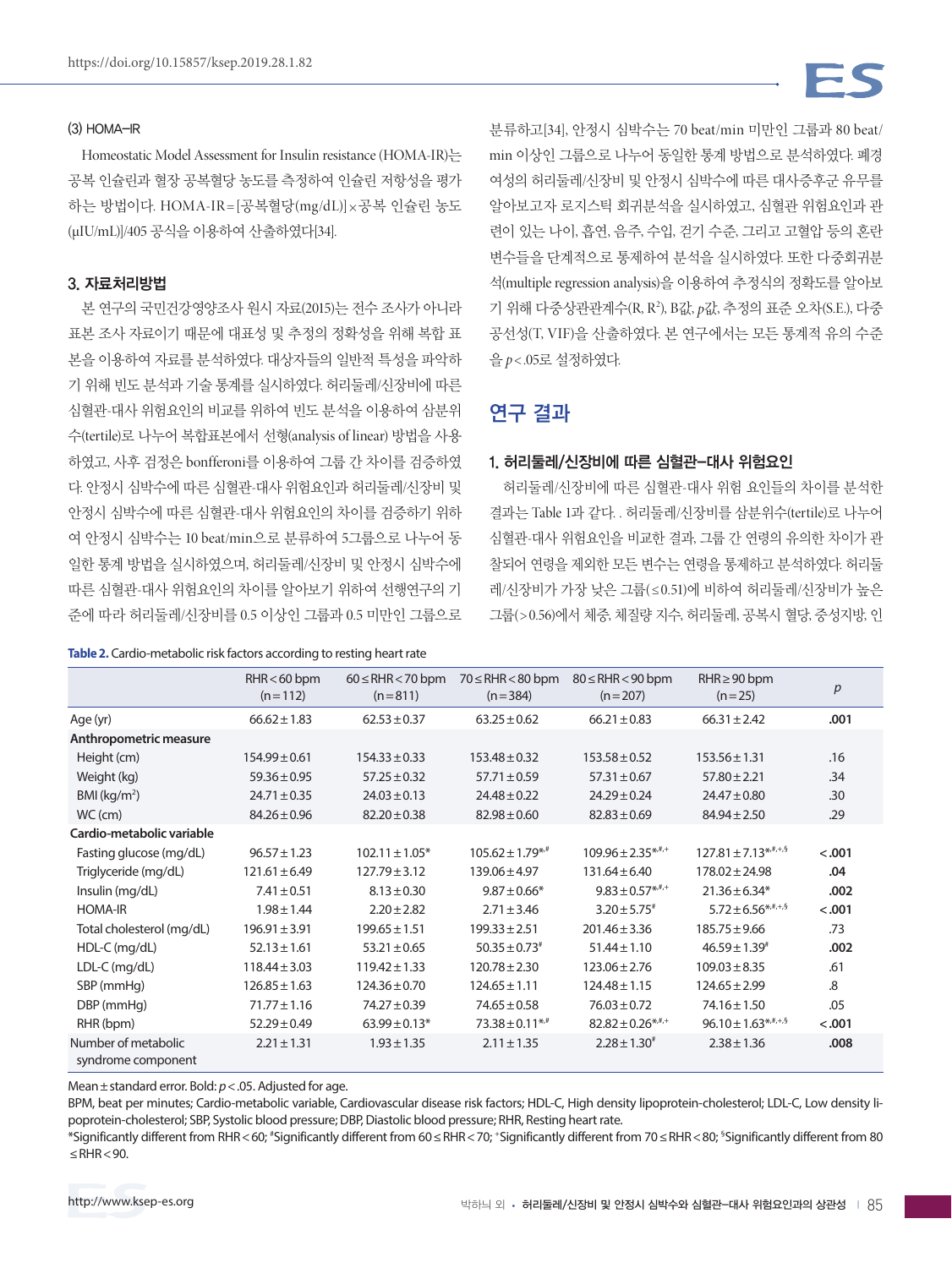슐린, HOMA-IR, 혈압이 통계적으로 유의하게 높은 것으로 나타났다.

#### 2. 안정시 심박수에 따른 심혈관-대사 위험요인

안정시 심박수에 따른 심혈관-대사 위험 요인들의 차이를 분석한 결 과는 Table 2와 같다. 안정시 심박수를 10 beat/min 5그룹으로 나누어 심혈관-대사 위험 요인을 비교한 결과, 안정시 심박수가 낮은 그룹(<60 beat/min)보다 안정시 심박수가 높은 그룹(≥ 90 beat/min)이 나이를 통 제했을 때 공복시 혈당, HOMA-IR, 안정시 심박수 수준이 통계적으로 유의하게 높은 것으로 나타났다.

# 3. 허리둘레/신장비 및 안정시 심박수에 따른 심혈관-대사 위험요인

허리둘레/신장비 및 안정시 심박수에 따른 심혈관-대사 위험요인과 의 차이를 분석한 결과는 Table 3과 같다. 허리둘레/신장비를 0.5 기준 에 따라 안정시 심박수를 70 미만과 80 이상의 4그룹으로 나누어 심혈 관–대사 위험요인을 비교한 결과, 허리둘레/신장비가 낮고, 안정시 심 박수가 낮은 그룹(WHtR< 0.5 & RHR< 70)보다 허리둘레/신장비가 높 고, 안정시 심박수가 높은 그룹(WHtR ≥ 0.5 & RHR ≥80)에서 체질량 지수, 허리둘레, 공복시 혈당, 중성지방, HOMA-IR, 인슐린 그리고 혈 압과 안정시 심박수가 통계적으로 유의하게 높은 것으로 나타났다.

#### 4. 허리둘레/신장비 및 안정시 심박수에 따른 대사증후군 유무

허리둘레/신장비 및 안정시 심박수에 따른 대사증후군 유무 관계를 알아보기 위한 로지스틱 회귀분석 결과는 Table 4와 같다. 허리둘레/신 장비가 높고, 안정시 심박수가 높은 그룹(Q4)은 허리둘레/신장비가 낮 고 안정시 심박수가 낮은 그룹(Q1)에 비해 대사증후군 유병률이 14.55 배(95% CI: 7.43-28.50) 더 높은 것으로 나타났다. 또한 안정시 심박수와 대사증후군 유무에 영향을 미치는 나이, 알코올 섭취, 흡연, 수입, 주간 걷는 횟수, 고혈압 등 단계적으로 혼란변수들을 통제하였을 때에도 허 리둘레/신장비가 높으면서 안정시 심박수가 높은 그룹(Q4)이 허리둘 레/신장비가 낮고, 안정시 심박수가 낮은 그룹(Q1)에 비해 대사증후군 유병률이 10.39배(95% CI: 4.91-21.97) 더 높은 것으로 나타났다.

# 5. 공복 혈당에 따른 허리둘레/신장비 및 안정시 심박수에 미치는 영향

공복 혈당이 허리둘레/신장비와 안정시 심박수에 미치는 영향을 분 석하기 위해 다중회귀분석을 실시하였으며, 이에 영향을 줄 수 있는 나 이, 교육수준, 결혼여부, 수입수준을 통제하였다. 변수 간 상관관계는 (R= 0.265)로 확인되었고, 공차와 VIF 각각 0.1 이상 10 미만으로 다중공 선성이 없는 것으로 확인되었다. 또한 교육수준, 결혼여부, 수입수준을 제외한 허리둘레/신장비(*p*< .001)와 안정시 심박수(*p*< .001)는 공복 혈당

**Table 3.** Cardiovascular risk factors according to resting heart rate and waist to height ratio

|                                        |                             | WHtR < 0.5                    | WHtR $\geq$ 0.5                |                                 |        |
|----------------------------------------|-----------------------------|-------------------------------|--------------------------------|---------------------------------|--------|
|                                        | $RHR < 70$ bpm<br>$(n=251)$ | $RHR \geq 80$ bpm<br>$(n=58)$ | $RHR < 70$ bpm<br>$(n=672)$    | $RHR \geq 80$ bpm<br>$(n=173)$  | p      |
| Age (yr)                               | $58.64 \pm 0.60$            | $60.74 \pm 1.28$              | $64.71 \pm 0.39$ *,*           | $68.00 \pm 0.98$ *,*,*          | < .001 |
| Anthropometric measure                 |                             |                               |                                |                                 |        |
| Height (cm)                            | $155.77 \pm 0.37$           | $155.33 \pm 0.71$             | $153.81 \pm 0.22$ *            | $152.88 \pm 0.57$ */*           | < .001 |
| Weight (kg)                            | $50.91 \pm 0.41$            | $50.97 \pm 0.68$              | $60.28 \pm 0.37$ <sup>**</sup> | $59.93 \pm 0.81$ **             | < .001 |
| BMI ( $kg/m2$ )                        | $20.98 \pm 0.14$            | $21.10 \pm 0.21$              | $25.45 \pm 0.13$ */*           | $25.60 \pm 0.27$ */*            | < .001 |
| $WC$ (cm)                              | $73.23 \pm 0.35$            | $72.88 \pm 0.54$              | $86.36 \pm 0.33$ *,#           | $87.16 \pm 0.71$ *,#            | < .001 |
| Cardio-metabolic variable              |                             |                               |                                |                                 |        |
| Fasting glucose (mg/dL)                | $98.30 \pm 1.65$            | $101.14 \pm 2.55$             | $102.79 \pm 1.22$              | $116.50 \pm 3.05$ ***           | < .001 |
| Triglyceride (mg/dL)                   | $99.65 \pm 3.59$            | $94.58 \pm 7.01$              | $139.32 \pm 3.94**$            | $154.40 \pm 8.41$ *,*           | < .001 |
| Insulin (mg/dL)                        | $5.74 \pm 0.25$             | $6.92 \pm 0.62$               | $9.08 \pm 0.34$ <sup>*/#</sup> | $12.81 \pm 1.34$ *,*,+          | < .001 |
| <b>HOMA-IR</b>                         | $1.39 \pm 0.98$             | $1.79 \pm 1.36$               | $2.48 \pm 3.05*$               | $4.09 \pm 6.73$ *,*,*           | < .001 |
| Total cholesterol (mg/dL)              | $201.66 \pm 2.57$           | $195.44 \pm 4.86$             | $198.34 \pm 1.82$              | $200.62 \pm 3.97$               | .57    |
| HDL-C (mg/dL)                          | $57.48 \pm 1.21$            | $54.00 \pm 1.80$              | $51.05 \pm 0.59*$              | $49.64 \pm 1.21*$               | < .001 |
| LDL-C (mg/dL)                          | $119.02 \pm 2.21$           | $118.02 \pm 4.85$             | $119.50 \pm 1.53$              | $122.14 \pm 3.11$               | .83    |
| SBP (mmHq)                             | $119.82 \pm 1.20$           | $123.11 \pm 0.74$             | $126.84 \pm 0.74*$             | $125.10 \pm 1.14*$              | < .001 |
| DBP (mmHg)                             | $71.88 \pm 0.72$            | $73.31 \pm 1.45$              | 74.88 ± 0.41*                  | 76.70 ± 0.74*                   | < .001 |
| RHR (bpm)                              | $63.14 \pm 0.38$            | $83.36 \pm 0.57*$             | $62.35 \pm 0.23$ <sup>#</sup>  | $84.57 \pm 0.55$ * <sup>*</sup> | < .001 |
| Number of metabolic syndrome component | $1.01 \pm 0.97$             | $1.37 \pm 1.07$               | $2.35 \pm 1.28$ *,*            | $2.63 \pm 1.22$ <sup>*</sup> ,  | < .001 |

Mean±standard error. Bold: *p*<.05. Adjusted for age.

BPM, beat per min; Cardio-metabolic variable, Cardiovascular disease risk factors; HDL-C, High density lipoprotein-cholesterol; LDL-C, Low density lipoprotein-cholesterol; SBP, Systolic blood pressure; DBP, Diastolic blood pressure; RHR, Resting heart rate.

\**p*<.05 vs. Low WHtR & Low RHR; # *p*<.05 vs. Low WHtR & High RHR; + *p*<.05 vs. High WHtR & Low RHR.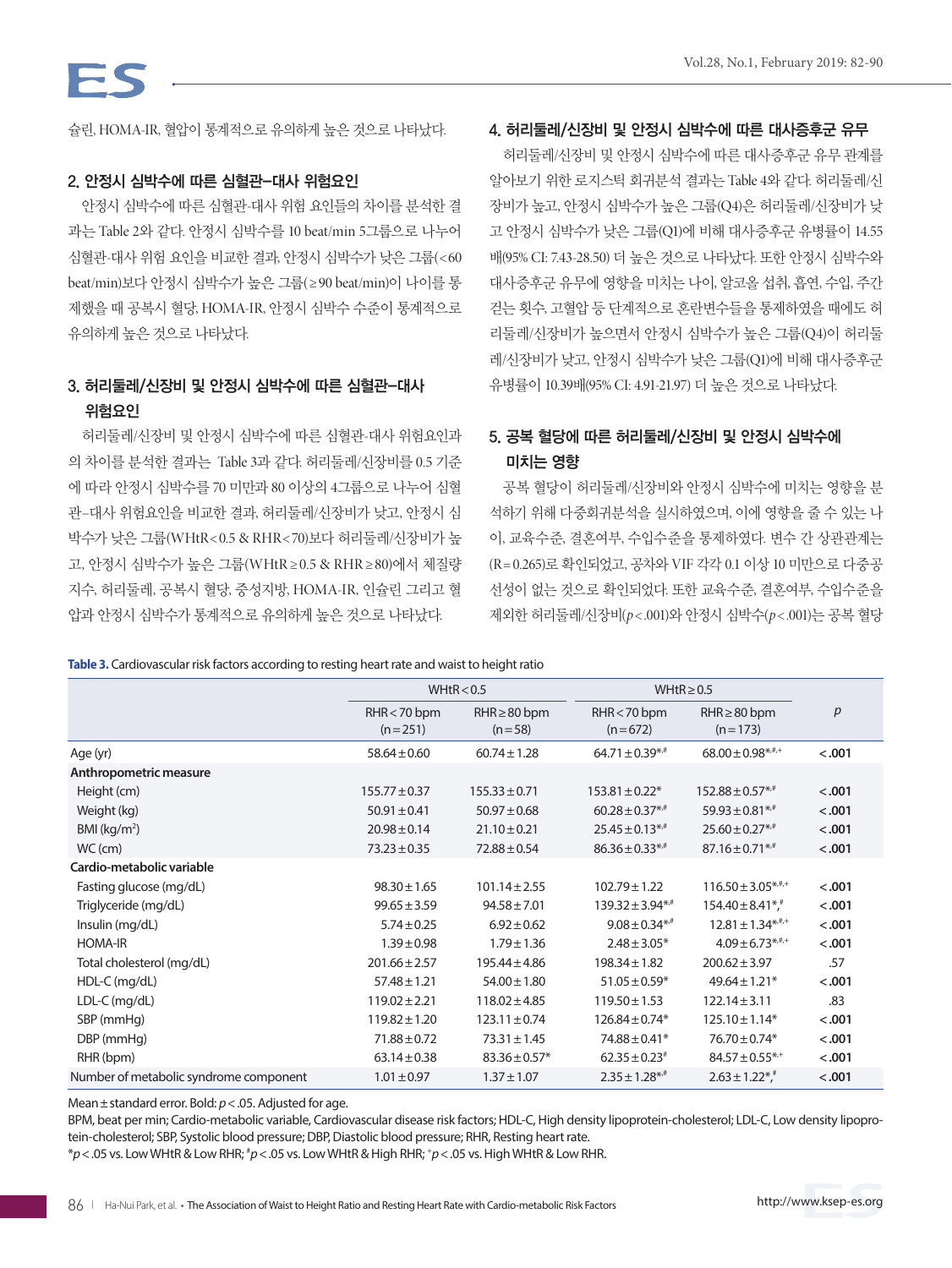**Table 4.** Odds ratio of metabolic syndrome status according to resting heart rate and waist to height ratio

|         | WHtR $< 0.5$           |                             | WHtR $\geq$ 0.5        |                             |  |  |
|---------|------------------------|-----------------------------|------------------------|-----------------------------|--|--|
|         | RHR < 70 bpm $(n=251)$ | RHR $\geq$ 80 bpm (n = 158) | RHR < 70 bpm $(n=672)$ | RHR $\geq$ 80 bpm (n = 173) |  |  |
| Model 1 |                        | 2.31 (0.88-6.08)            | 10.77 (6.10-19.02)     | 14.55 (7.43-28.50)          |  |  |
| Model 2 |                        | $2.27(0.82 - 6.26)$         | 10.68 (6.06-18.82)     | 14.06 (7.15-27.63)          |  |  |
| Model 3 |                        | 2.57 (0.88-7.49)            | 8.32 (4.52-15.32)      | 10.39 (4.91-21.97)          |  |  |

Q1. Lowest WHtR (WHtR<0.5 & RHR<70); Q2. Low WHtR (WHtR<0.5 & RHR≥80); Q3. High WHtR (WHtR≥0.5 & RHR<70); Q4. Highest WHtR (WHtR≥0.5 & RHR≥80); Model 1, adjusted for age; Model 2, adjusted for Model 1+alcohol, smoking; Model 3, adjusted Model 2+income, the number of walking days in a week, hypertension.

**Table 5.** Multiple regression analysis with fasting glucose as dependent variable and waist to height ratio and resting heart rate as independent variables

|                       | B        | S.E.   | ß        |          |      |       | VIF   | $R(R^2)$     |
|-----------------------|----------|--------|----------|----------|------|-------|-------|--------------|
| Age (yr)              | $-0.310$ | 0.090  | $-0.010$ | $-0.34$  | .734 | 0.711 | 1.407 |              |
| Education level       | $-1.399$ | 0.787  | $-0.58$  | $-1.779$ | .076 | 0.636 | 1.573 |              |
| <b>Marital status</b> | $-1.828$ | 8.945  | $-0.005$ | $-0.204$ | .838 | 0.990 | 1.010 | 0.265(0.070) |
| Income level          | 0.876    | 0.643  | 0.037    | 1.363    | .173 | 0.882 | 1.134 |              |
| <b>WHtR</b>           | 79.890   | 11.916 | 0.193    | 6.704    | .000 | 0.808 | 1.238 |              |
| RHR (bpm)             | 0.439    | 0.074  | 0.154    | 5.915    | .000 | 0.986 | 1.014 |              |

Dependent variable: fasting glucose.

Independent variable: age, education level, marital status, income level, WHtR, RHR.

Continuous variable: age, WHtR, RHR.

WHtR, Waist to height ratio; RHR, Resting heart rate; Adjusted for age.

에 미치는 영향이 유효한 것으로 확인되었다. 유의한 변수에 대한 비표 준화계수를 확인한 결과 허리둘레/신장비(B =79.890), 안정시 심박수 (B = 0.439)로 나타나 모두 공복 혈당에 영향을 미치는 것으로 나타났다.

# 논 의

본 연구는 국민건강영양조사 자료를 활용하여 한국 폐경 여성의 허 리둘레/신장비 및 안정시 심박수와 심혈관-대사 질환의 위험요인과의 관계를 분석하고자 하였다. 그 결과, 허리둘레/신장비가 높은 그룹일수 록 공복시 혈당, 중성지방, 인슐린, HDL-C에서 통계적으로 유의한 차 이를 나타냈다. 안정시 심박수에서도 10 beat/min씩 5개의 그룹으로 분류하였을 때 가장 낮은 안정시 심박수 그룹보다 높은 안정시 심박수 그룹일수록 혈당, 중성지방, HOMA-IR, 인슐린에서 유의하게 증가하 는 것으로 나타났다. 또한 허리둘레/신장비가 높고, 안정시 심박수가 높은 그룹일수록 허리둘레/신장비가 낮고 안정시 심박수가 가장 낮은 그룹보다 통계적으로 체질량 지수, 허리둘레, 공복시 혈당, 중성지방, 인슐린 그리고 HDL-C에서 통계적으로 유의하게 증가하는 경향을 확 인하였다. 추가로 허리둘레/신장비 및 안정시 심박수에 따른 대사증후 군 유무를 조사하기 위해 로지스틱 회귀분석을 실시한 결과 허리둘 레/신장비가 높고, 안정시 심박수가 높은 그룹일수록 단계적으로 혼란 변수들을 통제하였음에도 불구하고 대사증후군 유병률이 10배 이상 높은 것으로 나타났다. 따라서 허리둘레/신장비 및 안정시 심박수는

대사증후군 유병률과 매우 깊은 관계가 있는 것을 확인하였다.

허리둘레/신장비가 증가할수록 공복혈당, 중성지방 그리고 인슐린 수준이 증가한 본 연구의 결과는 선행연구의 결과들과도 일치한다. Liu et al. [18]의 연구에서는 총 772명 남녀의 체질량 지수, 허리둘레, 허 리둘레/신장비에 따른 심혈관 위험인자를 분석한 결과, 허리둘레/신장 비가 증가할수록 혈압, 공복혈당, 중성지방에서 남녀 모두 대사질환요 소에서 양의 상관관계임을 발표하였다. 또한 20세 이상의 성인 1,852명 을 대상으로 3.6년간 전향적으로 추적한 결과 허리둘레/신장비가 당뇨 병의 발병률을 가장 잘 예측하였다고 보고하였다[36]. 더 나아가 최근 중국인 8,084명을 대상으로 한 연구결과, 허리둘레/신장비가 체질량지 수와 허리둘레보다 대사증후군의 유병률을 더 잘 예측한다고 보고하 였다[37]. 본 연구의 목적은 허리둘레/신장비와 대사증후군 유병률 간 의 관계를 연구한 논문으로서 허리둘레/신장비가 체질량지수, 허리둘 레, 허리둘레/엉덩이둘레비와 같은 복부비만 지표보다 더 대사증후군 의 유병률을 잘 예측하는지를 규명하는 것은 아니다. 비록 허리둘레/ 신장비의 유용성에 대한 부분에 대해서는 아직 논의의 여지가 있지만, 최근 38개의 중국인들을 대상으로 실시한 연구의 결과를 메타 분석한 결과, 허리둘레/신장비가 고혈압과의 관련도가 가장 높다는 연구의 결 과가 보고되었고[38], 측정자 간 오차와 재측정 신뢰도가 높으며, 백분 위수나 z-scores 등으로 전환할 필요가 없어 임상에서의 잠재적인 활용 도가 높다는 기존의 연구 결과를 지지하고 있다[35].

또한, 본 연구에서 조사한 안정시 심박수 역시 측정의 용이성과 질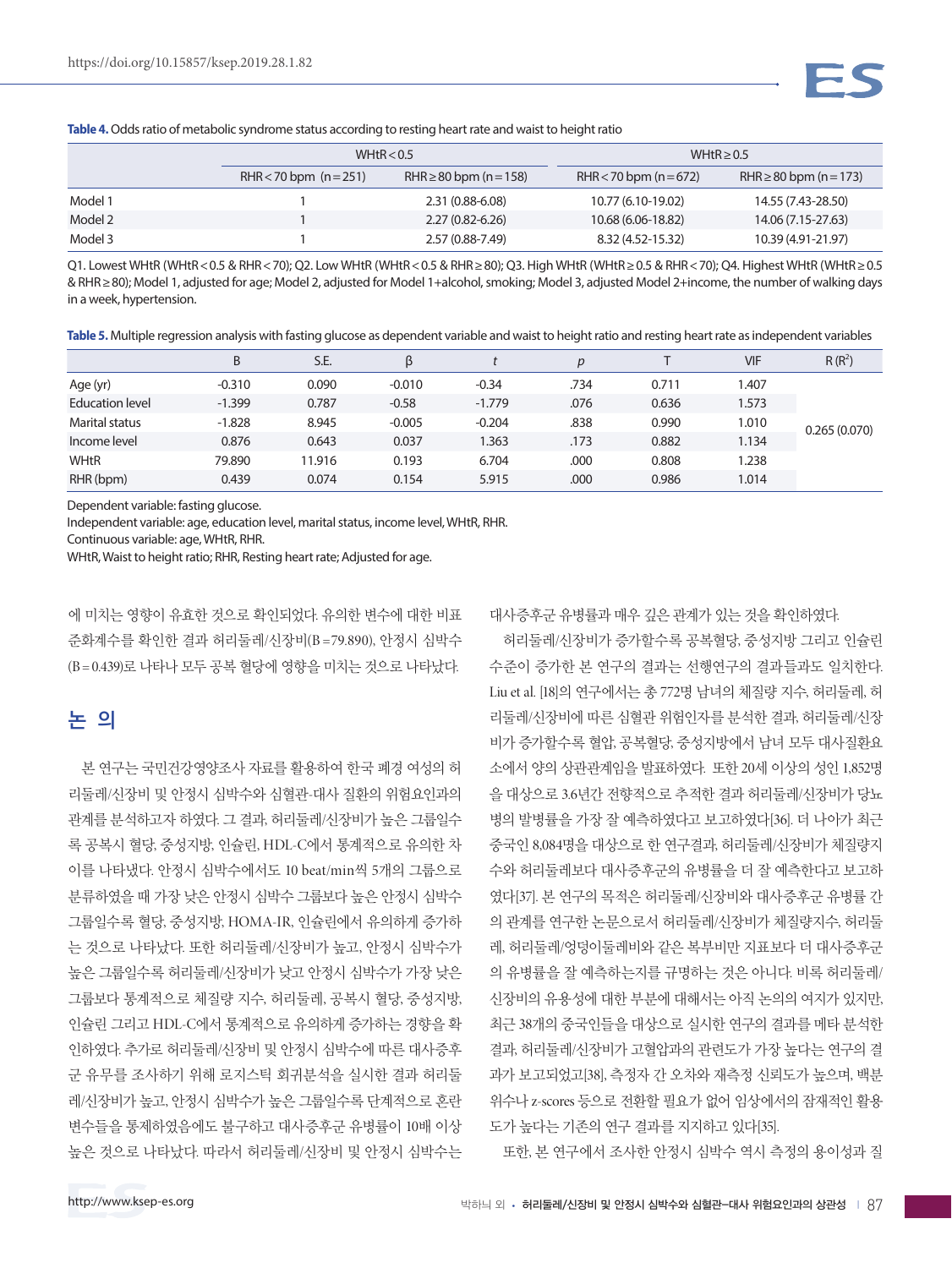# $-<$

환의 유병률 혹은 발병률과의 높은 상관성 때문에, 건강지표로서의 그 가치를 인정받고 있다[23,39]. 선행연구들의 결과와 동일하게 본 연 구에서도 안정시 심박수가 증가할수록 심혈관-대사 위험요인이 유의 하게 증가하는 것으로 나타났다. 그뿐만 아니라 허리둘레/신장비와 안 정시 심박수를 이용할 경우 대사증후군의 유병률을 더욱 잘 예측할 수 있는지 조사하기 위해 허리둘레/신장비와 안정시 심박수에 따라 총 네 그룹으로 나누어 대사증후군의 유병률을 조사하였다. 그 결과, 허 리둘레/신장비 0.5 이하 & 안정시 심박수 70 이하인 그룹보다 허리둘 레/신장비 0.5 이상 & 안정시 심박수 80 이상 그룹에서 대사증후군 유 병률이 10.39배(95% CI: 4.91-21.97) 높은 것으로 나타났다. 최근 31,156 명을 대상으로 조사한 연구의 결과에 의하면, 안정시 심박수가 10 beat/min씩 증가할 때마다 당뇨병의 발병이 19% 증가한다고 보고하였 고, 비만과 고혈압 등을 함께 가지고 있을 경우 그 위험도가 더욱 증가 한다고 보고하였다[40]. 안정시 심박수의 증가가 심혈관 질환과 당뇨병 의 유병률 그리고 발병률과 관계가 있는지에 대한 기전은 아직 명확하 지는 않지만, 자율신경계의 불균형[19-22], 심근 허혈증, 부정맥, 피로, 죽상 동맥 경화증과의 관계성, [23] 또한 체력과의 관련성이 대두되고 있다[41]. 최근에는 안정시 심박수와 사망과의 관계를 규명한 메타 분 석 연구[24]도 나오고 있어, 건강과 질환의 예측 요인으로서 안정시 심 박수의 유용성이 더욱 대두되고 있다.

본 연구는 손쉽게 측정이 가능한 허리둘레/신장비와 안정시 심박수 를 이용하여 폐경기 여성들을 대상으로 대사증후군 유병률과의 관련 성을 조사하였다. 그 결과 허리둘레/신장비와 안정시 심박수 모두 대 사증후군 유병률과의 상관성이 높으며, 더 나아가 두 변인이 복합적으 로(Joint association) 대사증후군 유병률과 높은 상관성이 있음을 증명 하였다. 또한 본 연구에서는 허리둘레/신장비와 안정시 심박수가 공복 시 혈당의 예측에 어떠한 영향을 미치는지 분석하기 위해 다중회귀분 석을 실시하였으며, 그 결과 허리둘레/신장비와 안정시 심박수 모두 서 로 상호 통제가 이루어졌음에도 불구하고 공복 혈당에 미치는 영향이 유사한 것으로 규명하였다.

이러한 연구가 한국 폐경 여성들을 대상으로 처음 검증하였다는 연 구의 장점이 있지만, 또한 본 연구는 여러 제한점을 가지고 있다. 첫째, 국민건강영양조사는 단면조사이기 때문에 허리둘레/신장비 및 안정 시 심박수와 심혈관-대사 위험요인와의 인과관계를 규명할 수 없었고, 각 변인 간의 관계만 확인할 수 있다는 점에서 제한점을 가지고 있다. 둘째, 본 연구의 대상자들의 폐경 경로(자연 폐경 or 인공 폐경)를 정확 히 알 수 없다는 점과 어떤 경로가 심혈관 질환의 유병률을 더 증가시 키는지에 대한 근거가 부족하기 때문에 본 연구의 변인 간의 관계를 규명하는 데 제한점을 가지고 있다. 셋째, 45세 이후의 폐경 여성으로 대상자들을 제한하여 연구 대상자의 평균 연령이 60대로 나타나 모든 연령대로 일반화할 수 없다는 제한점을 가진다. 이러한 제한점을 극복 하기 위해 본 연구에서 나이를 통제하여 분석하였으나 그럼에도 불구 하고 같은 경향성임을 확인할 수 있었다.

# 결 론

본 연구는 제5기 국민건강영양조사(2015년) 자료를 이용하여 국내 45세 이상의 폐경 여성의 허리둘레/신장비 및 안정시 심박수와 심혈관 위험요인과의 관계를 분석하였으며 이를 종합해 보면 허리둘레/신장 비 및 안정시 대사증후군 위험요인과 상당한 관계가 있는 것을 확인하 였으나, 대사증후군 유병률과 허리둘레/신장비와 안정시 심박수의 상 호작용 및 기전들을 규명할 수 있는 추가적인 연구가 필요할 것으로 사료된다. 본 연구의 결과는 심혈관-대사 질환의 예방 및 관리를 위해 복부비만과 안정시 심박수를 관리해야 할 중요성을 제공하는 데 의의 가 있으며, 앞으로 한국 폐경 여성의 허리둘레/신장비 및 안정시 심박 수가 심혈관 위험요인에 미치는 영향을 규명하고자 하는 대규모 연구 들에 기초자료로 활용될 수 있을 것이라 사료된다.

# **CONFLICT OF INTEREST**

이 논문 작성에 있어서 어떠한 조직으로부터 재정을 포함한 일체의 지원을 받지 않았으며, 논문에 영향을 미칠 수 있는 어떠한 관계도 없 음을 밝힌다.

### **REFERENCES**

- 1. Yusuf S, Reddy S, Ôunpuu S, Anand S. Global burden of cardiovascular diseases: part I: general considerations, the epidemiologic transition, risk factors, and impact of urbanization. Circulation. 2001; 104(22):2746-53.
- 2. World Health Organization (WHO). On world heart day WHO calls for accelerated action to prevent the world's leading global killer, The global cardiovascular disease (CVD) crisis. November 2018.
- 3. Statistics Korea. 2017 Death Cause Statistics. 2017.
- 4. Gordon T, Kannel WB, Hjortland MC, McNamara PM. Menopause and coronary heart disease. The Framingham Study. Ann Intern Med. 1978;89(2):157-61.
- 5. Muka T, Vargas KG, Jaspers L, Wen KX, Dhana K, et al. Estrogen receptor beta actions in the female cardiovascular system: A systematic review of animal and human studies. Maturitas. 2016;86:28-43.
- 6. Knopp RH, Zhu X, Bonet B. Effects of estrogens on lipoprotein metabolism and cardiovascular disease in women. Atherosclerosis.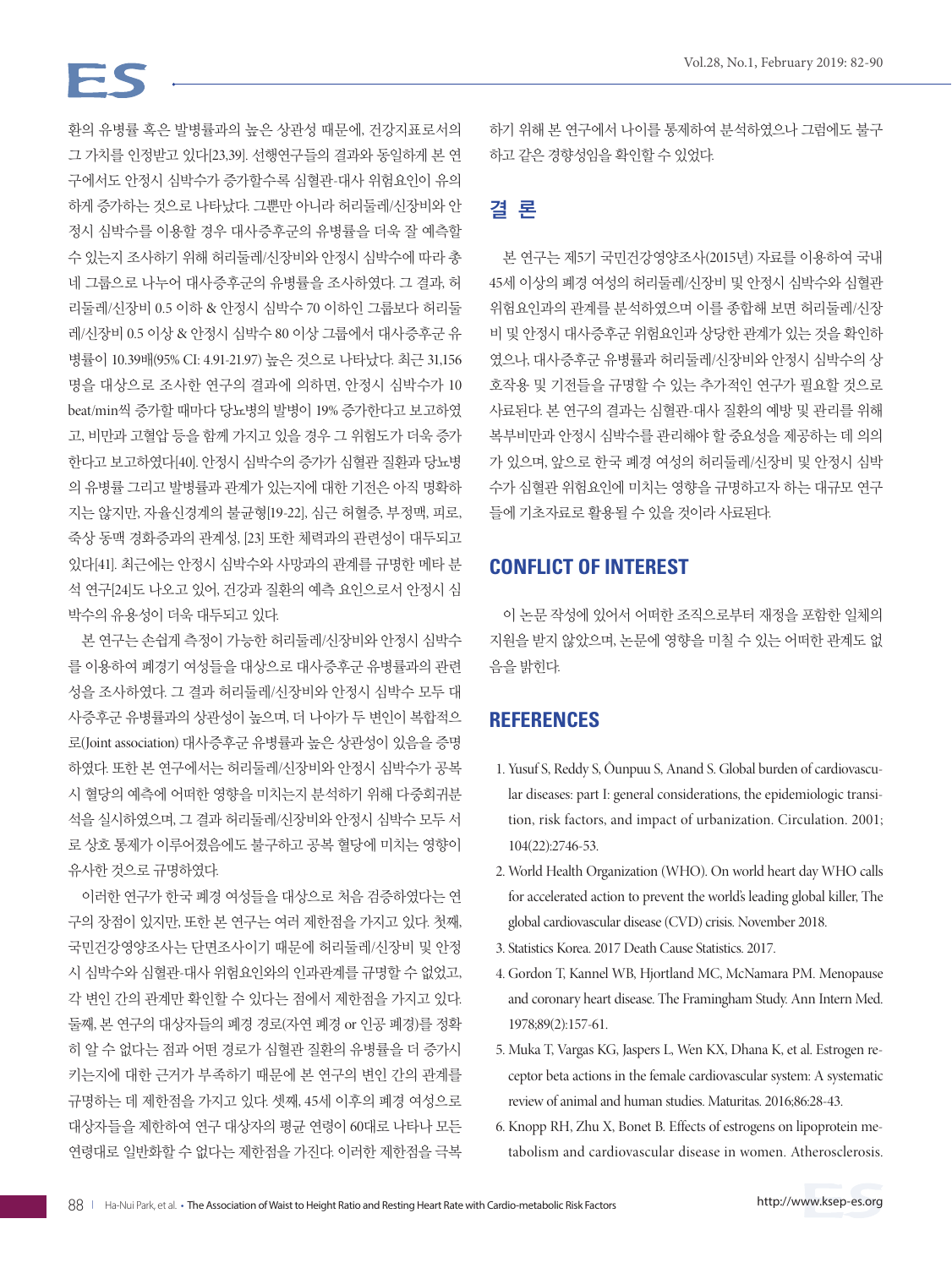1994;110 Suppl:S83-91.

- 7. Franzosi MG. Should we continue to use BMI as a cardiovascular risk factor? Lancet. 2006;368(9536):624-5.
- 8. Taylor HA Jr, Coady SA, Levy D, Walker ER, Vasan RS, et al. Relationships of BMI to cardiovascular risk factors differ by ethnicity. Obesity (Silver Spring). 2010;18(8):1638-45.
- 9. Chen MM, Lear SA, Gao M, Frohlich JJ, Birmingham CL. Intraobserver and interobserver reliability of waist circumference and the waist-to-hip ratio. Obesity Research. 2001;9(10):651.
- 10. Motamed N, Perumal D, Zamani F, Ashrafi H, Haghjoo M, et al. Conicity index and waist-to-hip ratio are superior obesity indices in predicting 10-year cardiovascular risk among men and women. Clinical Cardiology. 2015;38(9):527-34.
- 11. Lam BC, Koh GC, Chen C, Wong MT, Fallows SJ. Comparison of Body Mass Index (BMI), Body Adiposity Index (BAI), Waist Circumference (WC), Waist-To-Hip Ratio (WHR) and Waist-To-Height Ratio (WHtR) as predictors of cardiovascular disease risk factors in an adult population in Singapore. PLoS One. 2015;10(4):e0122985.
- 12. Savva SC, Tornaritis M, Savva ME, Kourides Y, Panagi A, et al. Waist circumference and waist-to-height ratio are better predictors of cardiovascular disease risk factors in children than body mass index. Int J Obes Relat Metab Disord. 2000;24(11):1453-8.
- 13. Dong B, Wang Z, Wang HJ, Ma J. Associations between adiposity indicators and elevated blood pressure among Chinese children and adolescents. J Hum Hypertens. 2015;29(4):236-40.
- 14. Jensen MD, Ryan DH, Apovian CM, Ard JD, Comuzzie AG, et al. 2013 AHA/ACC/TOS Guideline for the Management of Overweight and Obesity in Adults. A Report of the American College of Cardiology/American Heart Association Task Force on Practice Guidelines and The Obesity Society. 2014;63(25 Part B):2985-3023.
- 15. Langenberg C, Shipley MJ, Batty GD, Marmot MG. Adult socioeconomic position and the association between height and coronary heart disease mortality: findings from 33 years of follow-up in the Whitehall Study. Am J Public Health. 2005;95(4):628-32.
- 16. Ashwell M, Gunn P, Gibson S. Waist-to-height ratio is a better screening tool than waist circumference and BMI for adult cardiometabolic risk factors: systematic review and meta-analysis. Obes Rev. 2012; 13(3):275-86.
- 17. Hsieh SD, Yoshinaga H, Muto T. Waist-to-height ratio, a simple and practical index for assessing central fat distribution and metabolic risk in Japanese men and women. Int J Obes Relat Metab Disord. 2003;

27(5):610-6.

- 18. Liu Y, Tong G, Tong W, Lu L, Qin X. Can body mass index, waist circumference, waist-hip ratio and waist-height ratio predict the presence of multiple metabolic risk factors in Chinese subjects? BMC Public Health. 2011;11:35.
- 19. Perret-Guillaume C, Joly L, Benetos A. Heart rate as a risk factor for cardiovascular disease. Prog Cardiovasc Dis. 2009;52(1):6-10.
- 20. Kim DI, Yang HI, Park JH, Lee MK, Kang DW, et al. The association between resting heart rate and type 2 diabetes and hypertension in Korean adults. Heart. 2016;102(21):1757-62.
- 21. Sajadieh A, Hein HO, Hansen JF, Nielsen OW, Abedini S, et al. Increased heart rate and reduced heart-rate variability are associated with subclinical inflammation in middle-aged and elderly subjects with no apparent heart disease. European Heart Journal. 2004;25(5): 363-70.
- 22. Shibao C, Gamboa A, Diedrich A, Ertl AC, Chen KY, et al. Autonomic contribution to blood pressure and metabolism in obesity. Hypertension. 2007;49(1):27-33.
- 23. Fox K, Borer JS, Camm AJ, Danchin N, Ferrari R, et al. Resting heart rate in cardiovascular disease. Journal of the American College of Cardiology. 2007;50(9):823-30.
- 24. Aune D, Sen A, o'Hartaigh B, Janszky I, Romundstad PR, et al. Resting heart rate and the risk of cardiovascular disease, total cancer, and allcause mortality - A systematic review and dose-response meta-analysis of prospective studies. Nutr Metab Cardiovasc Dis. 2017;27(6):504-17.
- 25. Yang HI, Kim HC, Jeon JY. The association of resting heart rate with diabetes, hypertension, and metabolic syndrome in the Korean adult population: The fifth Korea National Health and Nutrition Examination Survey. Clin Chim Acta. 2016;455:195-200.
- 26. Park HA LJ, Kim JY, Kim DI, Jeon JY. Association between resitng heart rate, metabolic syndorme and type 2 diabetes in Korean adults. 2012 Korea National Health and Nutrition Examination Survey (KNHANES V). Korean Journal of Obesity. 2015;24(3):166-74.
- 27. Massé, Tranchant, Dosy, Donovan. Coexistence of osteoporosis and cardiovascular disease risk factors in apparently healthy, untreated postmenopausal women. International Journal for Vitamin and Nutrition Research. 2005;75(2):97-106.
- 28. Broussard DL, Magnus JH. Coronary heart disease risk and bone mineral density among US women and men. Journal of Women's Health. 2008;17(3):479-90.
- 29. Kim SW, Kwon JH, Yoon JG, Lee HK, Lee KM, et al. The relationship